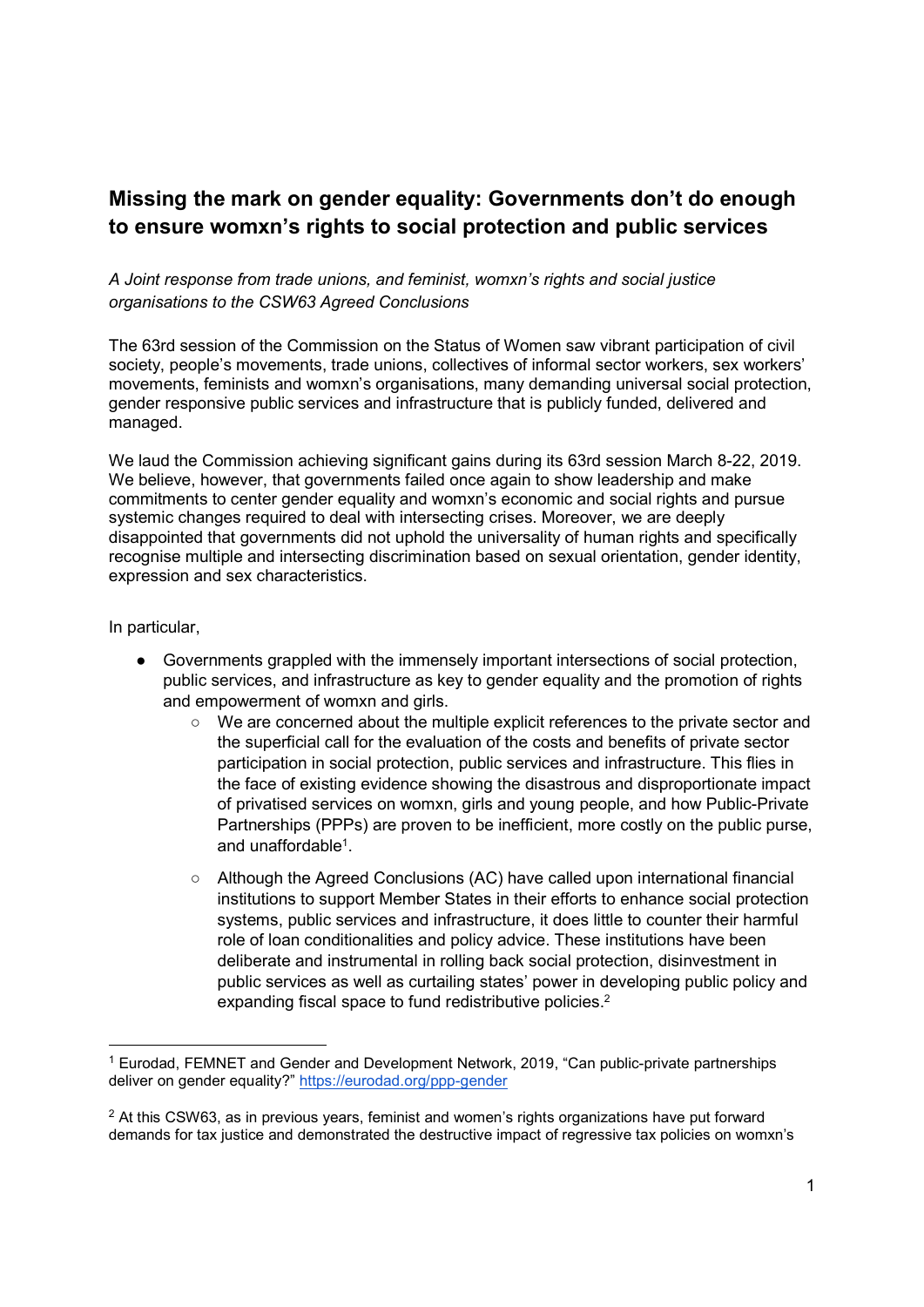- Despite mounting evidence of adverse human rights and gendered impacts of austerity and fiscal consolidation policies $3$ , it is unconscionable that most governments in the North and the South aren't committing to finding just and sustainable macroeconomic and fiscal policy alternatives, and that international financial institutions and creditors continue with the same tired policy advice. For the past several years, womxn's organizations have raised the issue of tax and fiscal justice and its implications for womxn as well as for increasing domestic resources to fund quality and gender-responsive public services and make them accessible and affordable to womxn. The CSW in its past session as well as in this year's 63rd session has recognized the need to combat illicit financial flows; however governments and the CSW have to show stronger political will to follow through with concrete actions, such as calling for speedier and more effective tax and fiscal reforms to ease tax burdens on womxn and expand the fiscal space for financing public services, as well as building support for a UN tax body and in general for more transparent and gender responsive international financial architecture. In failing to go beyond mere acknowledgement of gendered impacts of austerity measures on womxn's human rights, governments have failed in their obligation to uphold principles of progressive realisation and non-retrogression of human rights.
- While the AC mentions ILO conventions and the Decent Work agenda in the preambular paragraphs, this is undermined by inconsistent referencing throughout the text. We are even more troubled by the AC adapting, or more precisely co-opting, the language of 'decent work' while emptying it of state commitments to the four pillars of the Decent Work Agenda<sup>4</sup>, in which the concept of rights at work, include freedom of association and collective bargaining. The right to strike<sup>5</sup> is an intrinsic corollary of the fundamental right of freedom of association and is enshrined in international law (CESCR CCPR, etc).
- We note the recognition of womxn's overrepresentation in informal and non-standard forms of employment. However, governments failed to commit to reverse labour deregulation policies that are at the root of labour market inequalities, gender segregation of labour, and the undervaluation of sectors where womxn are concentrated.

rights and gender equality. Progressive tax policies and a determination to end tax evasion, avoidance and illicit financial flows that drain public resources across the globe are essential to ensure that public funding is available for social protection and public services.

 $3$  The Independent Expert on Foreign Debt Juan Pablo Bohoslavsky in his recent report noted that over two thirds of countries around the world – most of them upon the advice of international financial institutions – are contracting their public purses and limiting, rather than expanding, their fiscal space. This means womxn face the triple jeopardy of austerity - simultaneously as public-sector workers, service users and the main recipients of social protection benefits Impact of Economic Reforms and Austerity Measures on Women's Human Rights,

<sup>4</sup> The Decent Work Agenda includes: 1) full and productive employment 2) rights at work, 3) social protection and 4) the promotion of social dialogue, including collective bargaining, with gender equality cutting across these four pillars, which is also SDG 8.

<sup>&</sup>lt;sup>5</sup> Cf remarks of the UN Special Rapporteur on the rights to peaceful assembly and of association, Maina Kai, 9 March 2017 "Un rights expert: Fundamental right to strike must be preserved." www.ohchr.org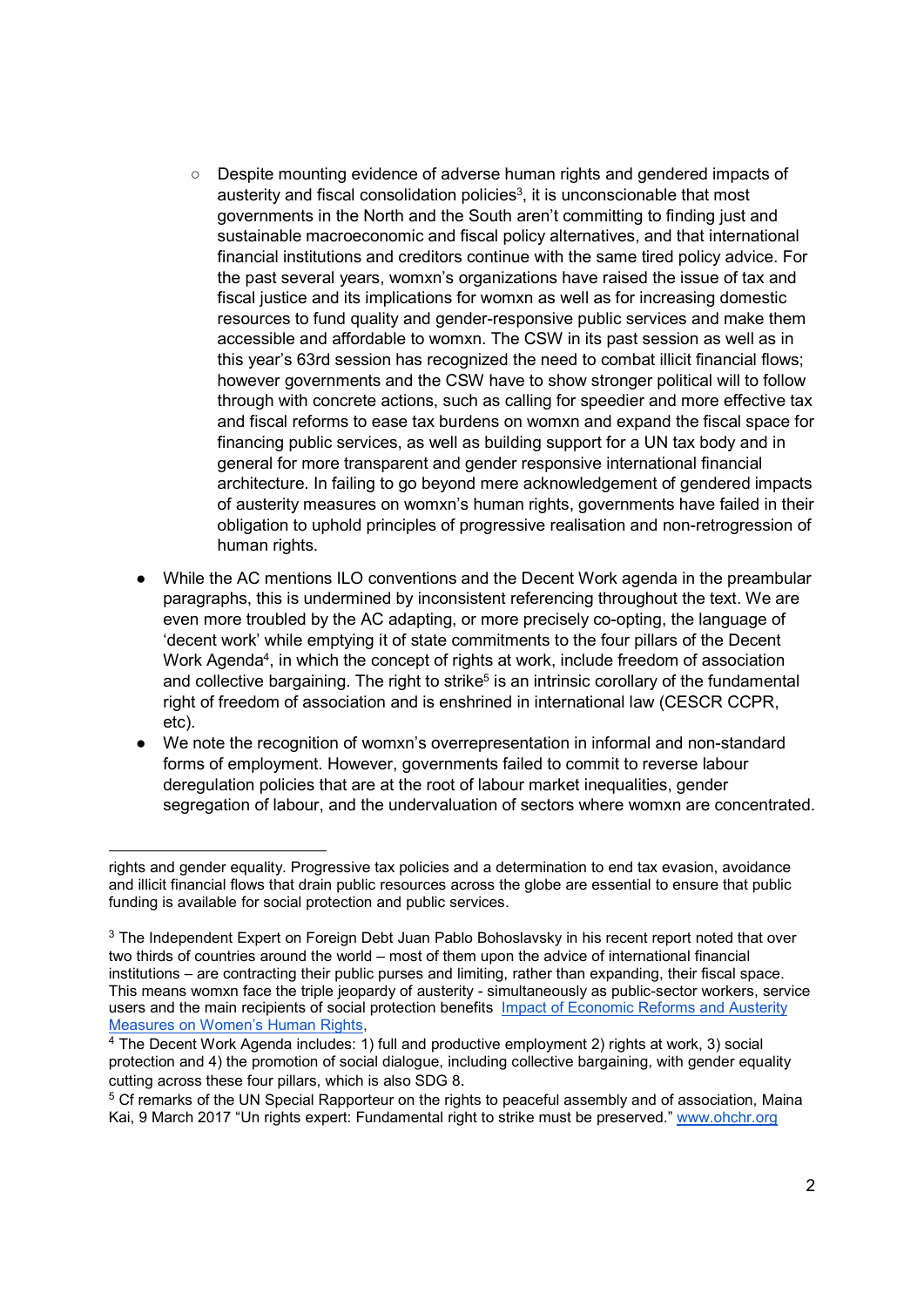- While we applaud commitments governments have made to recognise, reduce and redistribute womxn's unpaid and domestic work through a range of policy measures (including the extension of social protection measures to unpaid caregivers of all ages), we are dismayed by the fact that they failed to commit to universal, public provisioning of social protection, services and infrastructure.
- We are disappointed that some states, by objecting to its direct reference in the document, attempted to undermine the limited progress on migration governance made by the Global Compact on Migration. Moreover, some states urged the AC to commit to only "basic" service provision for migrants, attempting to disregard their obligations under human rights law.
- On the other hand, we are encouraged by the inclusion of language recognizing the need to protect the human rights of migrant womxn and girls "regardless of migration status". We welcome the overdue recognition of migrant womxn workers, including in the informal economy and their access to social protection. However, while language on the portability of social security for migrants was included and is critical, it could have been made stronger with references to social protection floors and cooperation between countries of origin and destination.
- It is important to note that many of the broader wins in the AC are also wins for womxn migrants: the reference to a living wage for womxn working in the delivery of public services; and that womxn's access to social protection is often restricted when tied to formal employment. These are critical wins for many migrant womxn workers.
- We welcome governments' recognition that trafficking is a consequence of structural factors including poverty, unemployment, lack of socio-economic opportunities, lack of social protection, pervasive gender inequality and violence, discrimination and marginalisation. We regret, however, that not enough is done to address the root causes of diverse forms of trafficking and the systemic exploitation of womxn's labour in a most dangerous, unpaid, undervalued and slavery-like working conditions as experienced by majority of womxn in the global south. The increased focus on addressing the 'demand' side falls short of a human rights based approach that seeks to ensure decent work for all womxn protection of all womxn's labour rights and access to public services and justice, regardless of sector of work and including those in the informal economy. It is also critically important for member states to center their commitments and strategies to protect the freedom of movement and human rights of migrants, refugees and internally displaced persons, particularly womxn, to address the root causes of trafficking.

Finally, we are alarmed by the influence of right wing forces and religious fundamentalists not only at the CSW, but in other multilateral spaces and the international human rights system<sup>6</sup>. These anti-rights organisations are intent on eroding hard fought gains by womxn's rights, feminist and LGBTQIANB+ activists. They continue to attack sexual and reproductive health and rights (including abortion) comprehensive sexuality education, the rights of LGBTQIANB+ people, and impose regressive notions of the heteronormative family. The cyber threats and intimidation directed at Her Excellency Koki Muli from Kenya, the facilitator of the Agreed Conclusions for CSW63, were a reprehensible manifestation of this. Their growing influence in these global normative platforms may be indicative of how well funded these organizations are as compared to overwhelming number of grassroots womxn in the global south who have little

-

 $6$  Observatory on the Universality of Rights Trends Report, 2017, Rights at Risk https://www.oursplatform.org/resource/rights-risk-trends-report-2017/